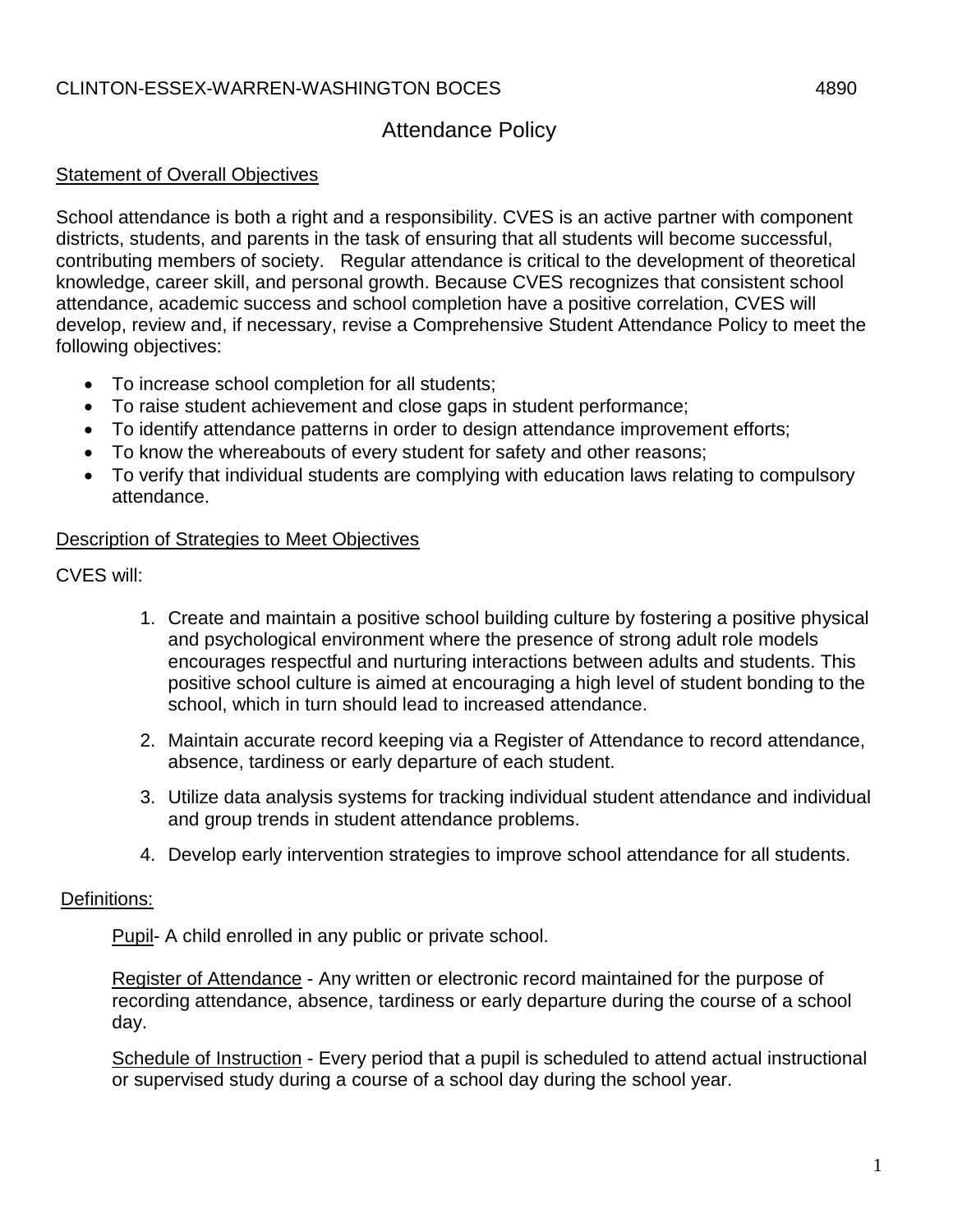Teacher - Member of the teaching or supervisory staff of the school.

Employee other than a teacher – A person other than a teacher employed in a position appropriate for the maintenance of pupil records.

### Determination of Excused and Unexcused Absences, Tardiness and Early Departures

Based upon our Component School Districts' education and community needs, values, and priorities, CVES has determined that absences, tardiness and early departures will be considered excused or unexcused according to the following standards.

### Excused: (Illustrative List)

- 1. Personal illness with written parental excuse.
- 2. Illness or death in the family with written parental verification.
- 3. Medical appointments with written verification on health provider's letterhead etc.
- 4. Administrative approved educational trips.
- 5. Impassable roads due to inclement weather.
- 6. Religious observance.
- 7. School related activities.
- 8. Legal appointments with written verification on legal provider's letterhead/stationery.
- 9. Administrative approved college visits.
- 10.Administrative approved cooperative work programs or internship experience.
- 11.Military obligations previously approved.
- 12.Other reasons approved by the Board of Education and/or Component School Districts which pupils attend.

### Unexcused: (Illustrative List)

- 1. Any reason for lack of attendance if it does not fall into the excused categories.
- 2. Examples would include, but are not limited to, truancy, "cutting" a class, refusing to come to school, family vacation, hunting or fishing, babysitting, hair cut, obtaining a learner's permit, road test, oversleeping. Truancy means any student absence from CVES that is unexcused or unauthorized.
- 3. An absence will be considered unexcused if after three days of returning to school after an absence, no written excuse from the parent/guardian is provided; medical/legal appointments will be considered unexcused unless written verification is provided on a health/legal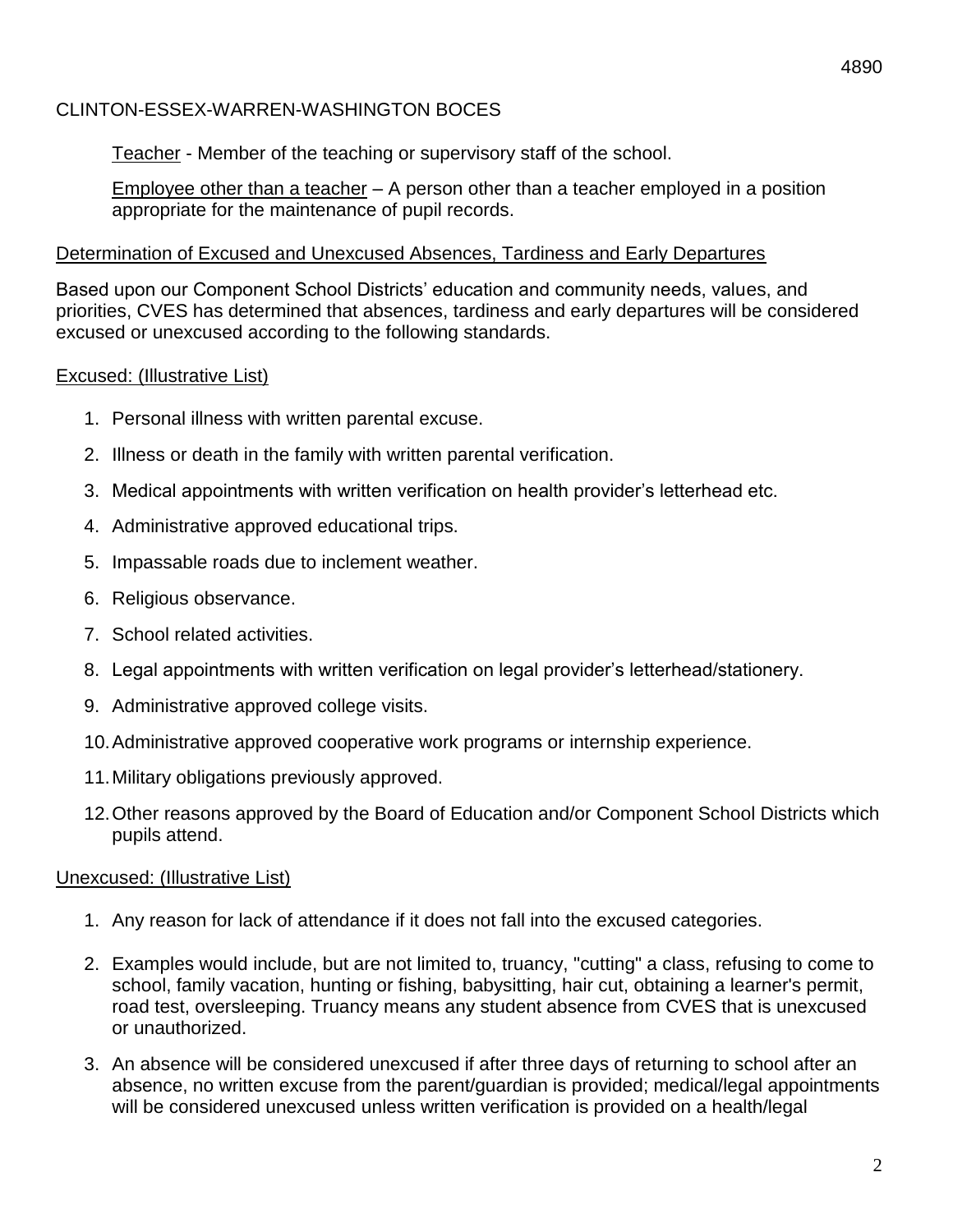provider's letterhead/stationery as to the appointment.

### Student Attendance Record Keeping/Data Collection

The record of each student's presence, absence, tardiness and early departure shall be kept in a register of attendance in a manner consistent with Commissioner's Regulations. An absence, tardiness or early departure will be entered as "excused" or "unexcused" along with the CVES code for the reason.

The register of attendance shall set forth the following for each pupil:

- 1. Name.
- 2. Date of Birth.
- 3. Full name(s) of parent(s) or person(s) in parental relation.
- 4. Address where pupil resides.
- 5. Date of pupil's enrollment.
- 6. A record of the pupil's attendance on each day of scheduled instruction.
- 7. Phone numbers of parent(s) or person(s) in parental relation (home and work).
- 8. Home School District.
- 9. Designation of CVES / CV-TEC Division.

Commencing July 1, 2003, attendance shall be taken and recorded in accordance with the following:

- 1. For students in non-departmentalized kindergarten through grade twelve (i.e., self- contained classrooms and supervised group movement to other scheduled school activities such as physical education in the gym, assembly, etc.), such students' presence or absence shall be recorded after the taking of attendance once per school day, provided that students are not dismissed from school grounds during a lunch period.
- 2. Any absence for a school day or portion thereof shall be recorded as excused or unexcused in accordance with the standards articulated in this policy.
- 3. In the event that a student at any instructional level from kindergarten through grade twelve arrives late for or departs early from scheduled instruction, such tardiness or early departure shall be recorded as excused or unexcused in accordance with the standards articulated in this policy.

A record shall be kept of each scheduled day of instruction during which the school is closed for all or part of the day because of extraordinary circumstances including adverse weather conditions, impairment of heating facilities, insufficiency of water supply, shortage of fuel, destruction of or damage to a school building, or such other causes as may be found satisfactory to the Commissioner of Education.

Attendance records shall also indicate the date when a student withdraws from enrollment or is dropped from enrollment in accordance with Education Law Section 3202(1-a).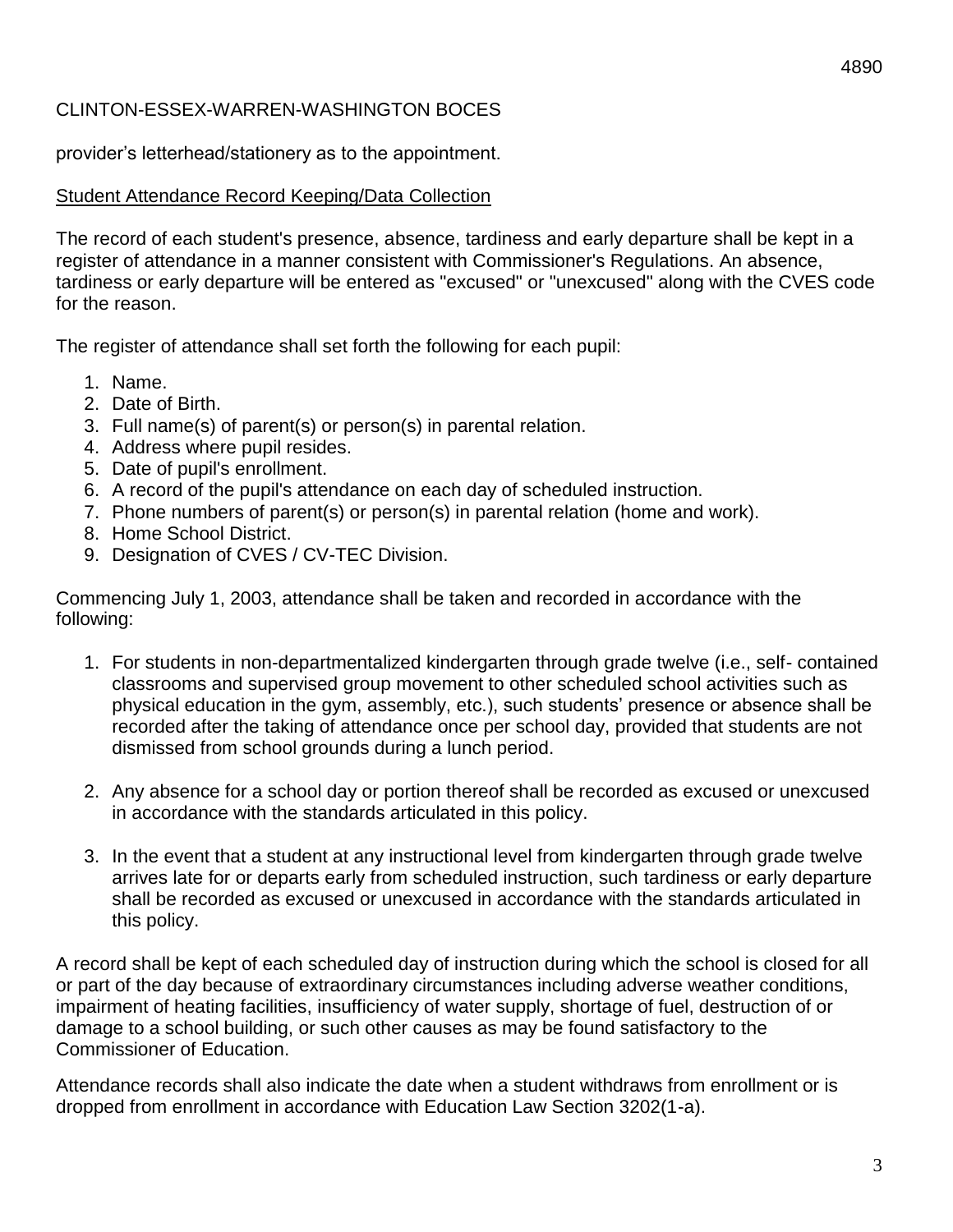At the conclusion of each class period or school day, all attendance information shall be compiled and provided to the designated school personnel who are responsible for attendance. The nature of the absence, tardiness, or early departure shall be coded on a student's record in accordance with the established CVES building procedures.

To maintain data support on attendance for excused and unexcused absence, tardiness or early departure, the following coding system will be implemented.

- PI Personal Illness
- FI/D Family Illness/Death
- MA Medical Appointment
- **ET** Educational Trip
- SC School Closures; Superintendent's Day/Weather Conditions, etc.
- SNT School Not Transporting
- RO Religious Observance
- SRA School Related Activities
- LA Legal Appointment
- CV College Visit
- C/WP Cooperative/Work Program/Work Study
- Mil Military Obligation
- BA Board Approved Reasons
- EC Extenuating Circumstances
- ISS In School Suspension
- SU School Suspension
- RE Regent Exam
- MA/R Medical Admission/Recovery
- RTS Return to School
- TR Truancy

#### Student Attendance/Course Credit Recommendations

CVES believes that classroom participation is related to and affects a student's performance and grasp of the subject matter and, as such, is properly reflected in a student's final grade. For purposes of this policy, classroom participation means that a student is in class, prepared to work, and is productive during class. Consequently, for each marking period a certain percentage of a student's final grade will be based on classroom participation as well as the student's performance on homework, tests, papers, projects, etc. as determined by the classroom teacher. However, it is CVES policy that students with properly excused absences, tardiness and early departures for which the student has performed any assigned make-up work, assignments and/or tests shall not be counted as an absence for the purpose of determining the student's ability for course credit. CVES procedures, in collaboration with component school districts, will specify how student tardiness and early departures will be calculated and factored into the minimum attendance standard. Tardiness and early departures will be tracked and converted into excused or unexcused days absent and reflected on the student's record. Component School Districts will communicate, via fax or e-mail, to CVES a record of each day of instruction during which the component school district is closed for all or part of the day for extraordinary circumstances.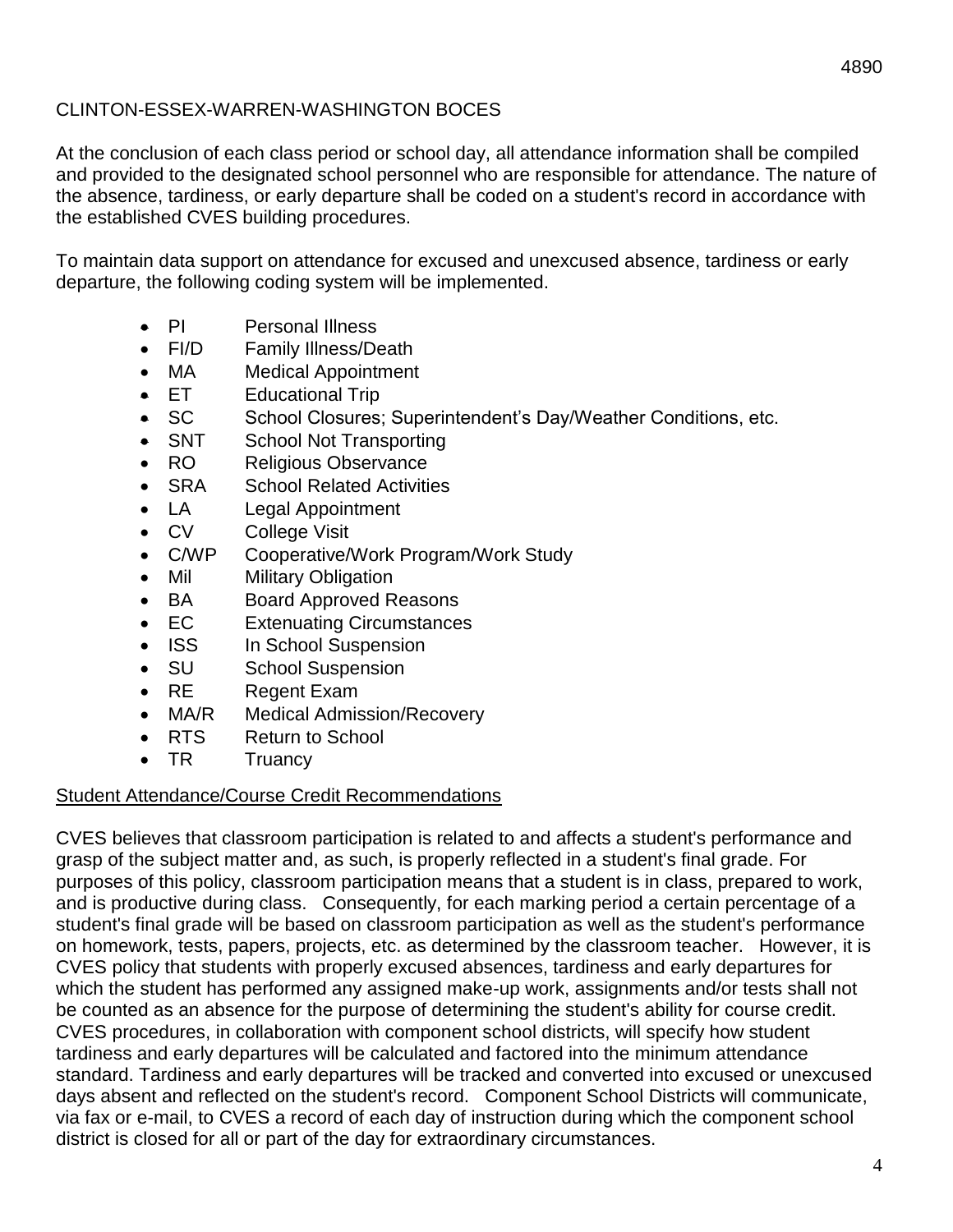Transfer students and students re-enrolling after having dropped out will be expected to attend a prorated minimum number of the scheduled class meetings during their time of enrollment.

Students will be considered in attendance if the student is:

- Physically present in the classroom or working under the direction of the classroom teacher during the class scheduled meeting time; or
- Working pursuant to an approved internship program; or
- Receiving approved alternative instruction.

Students who are absent from class due to their participation in a school-sponsored activity are to arrange with their teachers to make up any work missed in a timely manner as determined by the students' teacher. Attendance at school-sponsored events where instruction is substantially equivalent to the instruction that was missed shall be counted as the equivalent of regular attendance in class.

Upon returning to school following a properly excused absence, tardiness or early departure, it shall be the responsibility of the student to consult with his/her teacher(s) regarding arrangements to make up missed work, assignments, and/or tests to receive credit for time/work missed. A student will have five (5) calendar days to turn in assigned make-up work to their teacher.

### Grading

The nature of education is such that classroom lab participation component is an integral part of the learning process for students. Thus it is the case that when students miss class time, they lose a piece of learning that may not be possible to recoup. Make-up assignments are, in general, written in nature and therefore are not a substitute for the hands-on experience. Written and/or Theory make-up work, if done correctly and turned in on time, will be applied towards the day(s) missed. We will do our utmost to give students an opportunity to make up lab time, but these opportunities are few. Missed lab work will be assessed accordingly. We cannot emphasize enough the need for students to be in classes and engaged in the experiential nature of education. This grading policy is a reflection of this need.

Notice of Minimum Attendance Standard/Intervention Strategies prior to Recommendation for Denial of Course Credit

In order to ensure that parents/persons in parental relation and students are informed of CVES policy regarding minimum attendance and course credit, and the implementation of specific intervention strategies to be employed prior to the recommendation for denial of course credit /promotion to the student for insufficient attendance, the following guidelines shall be followed.

- 1. Copies of the CVES Comprehensive Student Attendance Policy will be mailed to parents/persons in parental relation and provided to students at the beginning of each school year or at the time of enrollment in CVES as part of the student Code of Conduct.
- 2. Copies of the Attendance Policy will also be included in parent/student handbooks.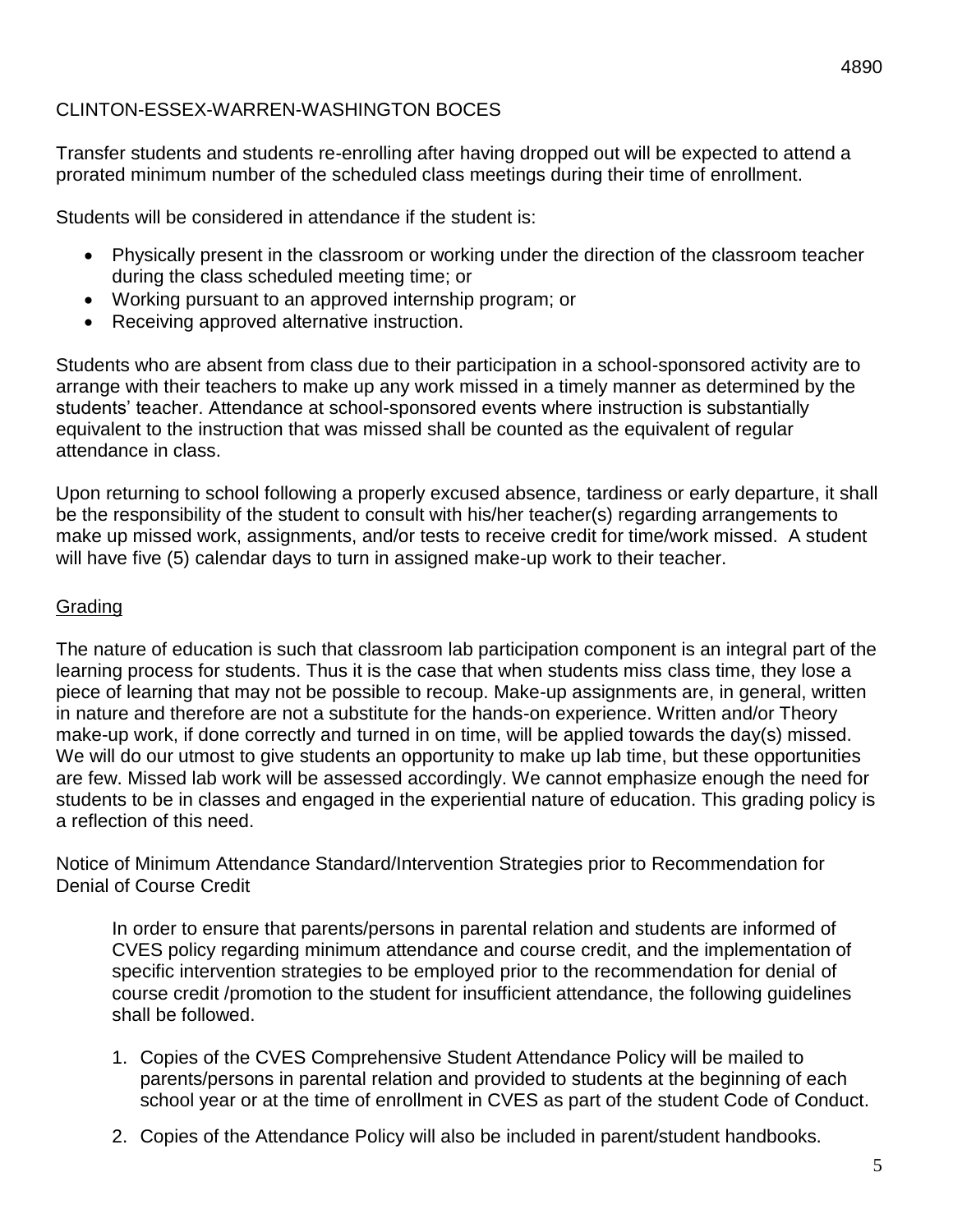- 3. At periodic intervals, a designated staff member(s) will notify the component school district, the parent/person in parental relation of the student's absence, tardiness, or early departure and explain the relationship of the student's attendance to his/her ability to receive course credit. If the parent/person in parental relation cannot be reached by telephone, an absence intervention form and letter shall be sent detailing this information.
- 4. A designated staff member/team will review CVES Attendance Policy with students who have excessive and/or unexcused absences, tardiness, or early departures. Further, appropriate student support services/personnel within the CVES as well as the possible collaboration/referral to community support services, agencies, and component schools, will be implemented prior to the recommendation for denial of course credit for insufficient attendance by the student.
- 5. An attendance meeting will be established to review all such cases to ensure that extenuating circumstances and/or compelling factors pertinent to the situation are presented and evaluated before a decision is rendered.

#### Students who are not present due to absence:

#### Each student's extended absences will be reviewed on a case-by-case basis to determine interventions other than the following:

- 1. 5 days Teacher/student/counselor (Instructional Team) will conference and an absent intervention form will be completed, copied, and sent to district, with a phone call by the teacher/counselor to the parent/person in parental relation. If a phone contact cannot be established, the absent intervention form will be sent home along with a letter detailing the information. (a record of contact is to be maintained in teacher/counselor attendance record book).
- 2. 10 days Student will have a conference with the Instructional Team. Students will receive an absent intervention form, which will include the statement: "No credit will be given if you exceed the allowable absence established by your home school district to receive course credit". If a phone contact cannot be established to the parent/person in parental relation, an absent intervention form will be sent home detailing this information. Home district will be sent a copy.
- 3. At 15 days or when a student appears to be approaching the absentee rate established for the denial of course credit, the student will have a conference with the Instructional Team. The student will receive an absent intervention form, (in compliance with home district attendance policy) and a recommendation for an attendance conference to be held at the home district. At this conference a contract with the student will be formulated and put into place. CVES will assist in this contract development if requested.
- 4. Subsequent to home district attendance conference Attendance will be monitored and intervention & notification will occur in compliance with the home district policy and/or agreed upon that is listed in the attendance contract.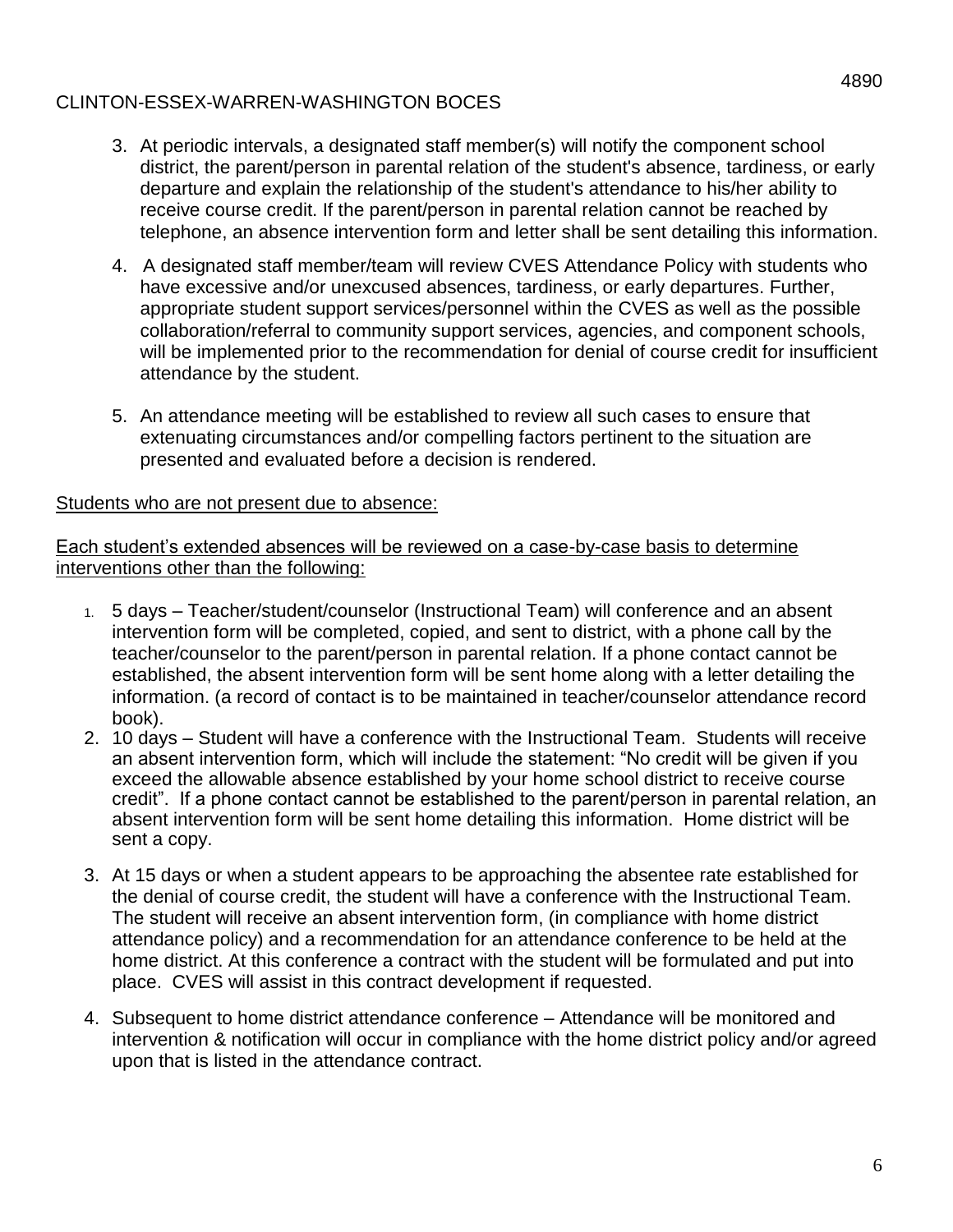#### **Incentives**

CVES will initiate as many incentives to meet and improve attendance standards as deemed possible.

Some of these incentives may include but are not limited to:

#### 1. Quarterly Awards;

 Students will be recognized for outstanding attendance. Bulletin board to show photos of students who have perfect attendance Special trip, for good attendance each quarter, (bowling, skating, sledding) Pizza party for class with the best attendance each quarter 5 Star Breakfast Names printed in newsletter for recognition Awarding of T-Shirts to be used with appropriate decals Ice cream party Coupon for "No Homework" Student receives a certificate and reward (Perfect Attendance)

#### Drawing Tickets

Students earn tickets for outstanding or perfect attendance. Classroom Acknowledgement and reinforcement of the importance of good attendance. At the start of each new quarter students will be eligible for Attendance Awards. At the end of each week, any student with full attendance gets a coupon to put in for a drawing to be held. Winner(s) will receive a predetermined award. This could be done in groups: primary, intermediate, middle, high school and careers.

- 2. Make-up days are given for attendance on days when component school is not in session but CVES Center is open.
- 3. End of year, ½-day field day for those who have had less than 5 unexcused absences.
- 4. Level system used to reward appropriate attendance A student, on the level system, can move up a level for perfect attendance for a month.
- 3. Attendance listed on the report card/progress reports.

#### Disciplinary Consequences

Unexcused absences, tardiness, and early departures will result in disciplinary sanctions as described in the CVES Code of Conduct. On a case-by-case basis disciplinary actions will be enacted that may constitute the following, but are not limited to, in-school suspension, detention, community service, and denial of participation in extracurricular activities. Designated CVES personnel will notify parents/persons in parental relation at predetermined intervals. Such notification will discuss child's absences, tardiness, early departures and the importance of class attendance and appropriate interventions. Individual buildings/grade levels will address procedures to implement the notification process to the parent/person in parental relation.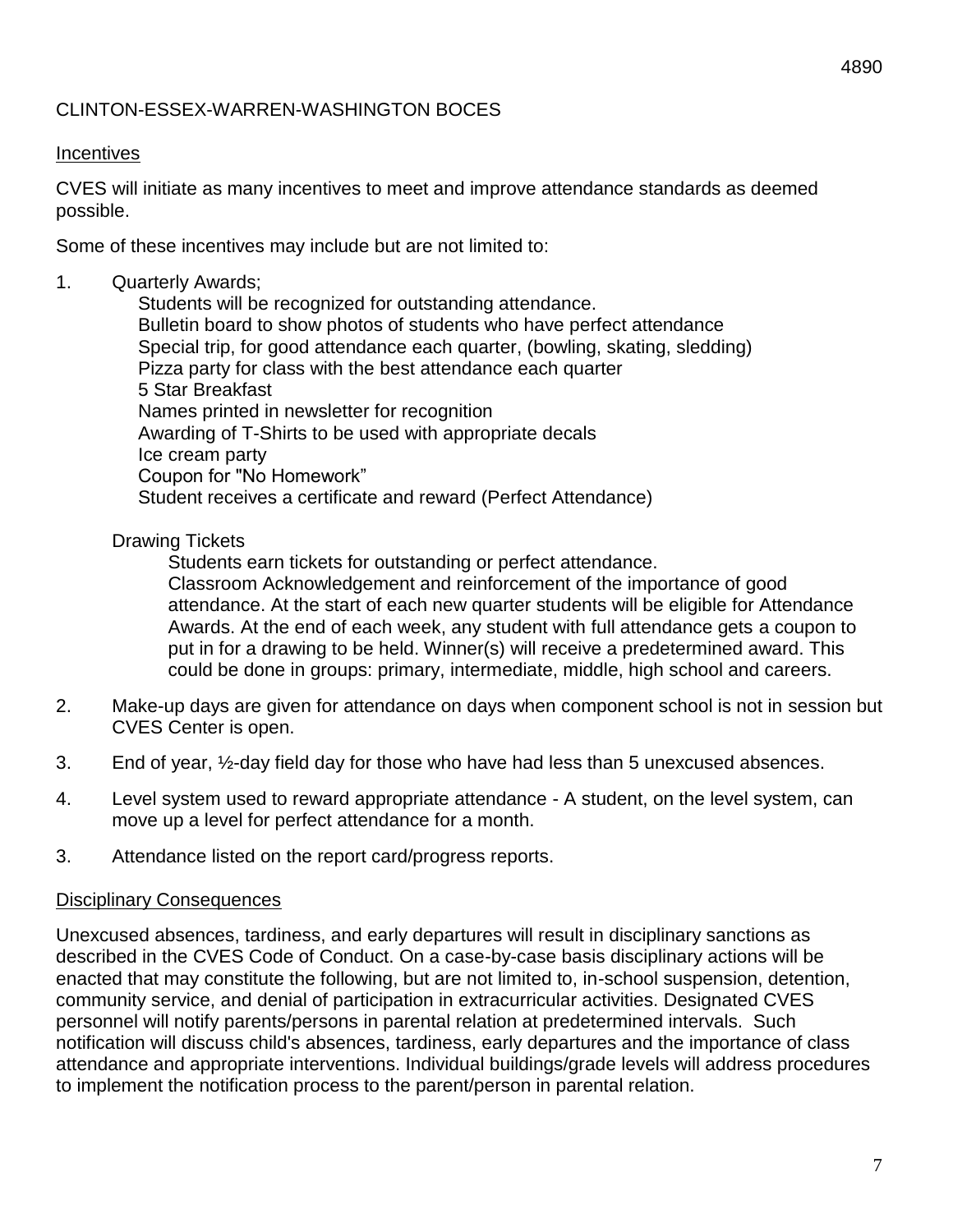### Intervention Strategy Process

When an identified pattern of unexcused absences, tardiness, or early departures occur, designated CVES personnel will pursue the following:

- Phone contacts with parents;
- Identify specific element(s) of the pattern (i.e., grade level, building, timeframe, type of unexcused absences, tardiness, or early departures);
- Contact the component school staff most closely associated with the element (CSE Chairperson/Principal). In specific cases where the pattern involves an individual student, the student and parent/person in parental relation will be contacted via phone, letters, etc.;
- Discuss strategies to directly intervene with specific element. Team meeting with involved staff and agency providers ;
- Implement changes, as approved by appropriate administration and developed intervention contracts;
- Utilize appropriate school and/or community resources to address and help remediate students' unexcused absences, tardiness, or early departures; warning of suspensions of jobsites/worksites;
- Monitor and report short- and long-term effects of intervention; counselors meet with students to review handbook/contracts;
- PSAF, a Social Services intervention that could be used before PINS referral;
- PINS referral Hotline attendance concerns to Social Services;
- Initiate the PINS process for students who have 10 or more days of unexcused absences;
- Peer evaluation of "legal" absences;
- School nurse to call home on the first day of absence making parents aware of the need for a note from the appointment provider;
- Note is needed for every absence or tardiness. After 5 consecutive days of illness, a medical note is required. Periodic reminders of policy in newsletter. A review of attendance at tenweek marking periods;
- Provide attendance record for student/parent for Annual Reviews so CSE can look at to determine attendance for summer session;
- Suspension of home district sports affiliations.

### Appeal Process

A parent/person in parental relation may request a building level review of their child's attendance record. This request must be made in writing to the Attendance Personnel or Building Administrator.

### **Building Review of Attendance**

The Building Administrator will work in conjunction with the Building Attendance Clerk or other designated staff in reviewing attendance records at the end of each term or when needed. This review is conducted to identify individual and group attendance patterns and to initiate appropriate action to address the problem of unexcused absences, tardiness, and early departures.